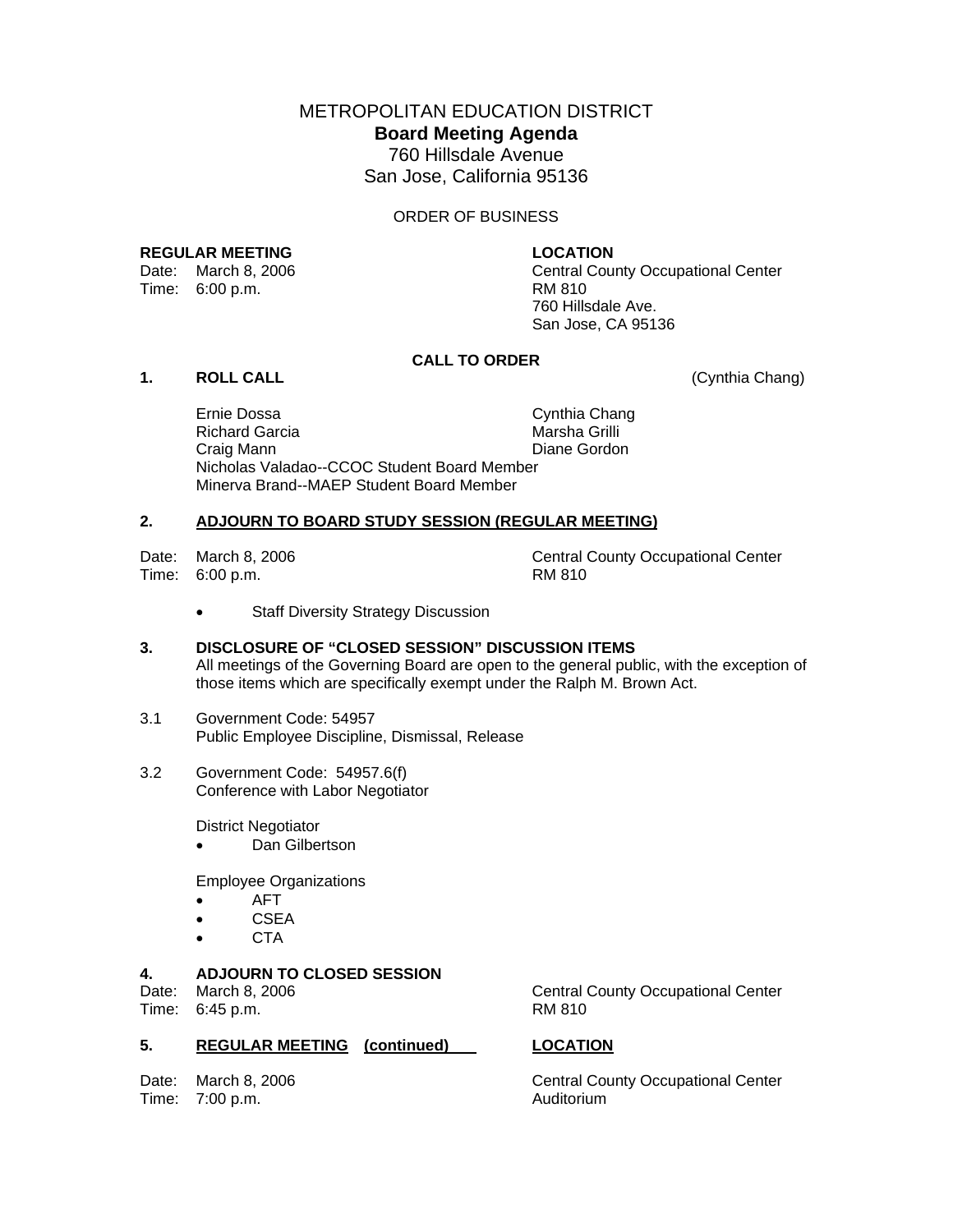| 6.   | <b>PLEDGE OF ALLEGIANCE</b>                                                                                                                                                                                                                      | (Diane Gordon)  |  |  |  |  |
|------|--------------------------------------------------------------------------------------------------------------------------------------------------------------------------------------------------------------------------------------------------|-----------------|--|--|--|--|
| 7.   | <b>REPORT OF CLOSED SESSION ACTIONS</b>                                                                                                                                                                                                          | (Cynthia Chang) |  |  |  |  |
| 8.   | <b>ADOPT AGENDA</b>                                                                                                                                                                                                                              | (Cynthia Chang) |  |  |  |  |
| 9.   | <b>STUDENT BOARD MEMBERS' REPORTS</b><br>Nicholas Valadao ___ Minerva Brand___                                                                                                                                                                   | (Cynthia Chang) |  |  |  |  |
| 10.  | <b>SPECIAL ORDER OF BUSINESS</b><br>(Tim Hallett)<br>The Superintendent will update the Board on special projects or may request that<br>individuals be allowed to present an item out of order on the agenda to accommodate<br>their schedules. |                 |  |  |  |  |
| 10.1 | Presentation on 150 years in adult ed                                                                                                                                                                                                            | (Suzi Glass)    |  |  |  |  |
| 11.  | <b>PUBLIC PRESENTATIONS &amp; REPORTS</b>                                                                                                                                                                                                        |                 |  |  |  |  |
|      |                                                                                                                                                                                                                                                  |                 |  |  |  |  |

11.1 Public Comments (Cynthia Chang)

This portion of the agenda provides an opportunity for members of the public to directly address the Governing Board on any item of interest to the public; however provisions of the Brown Act preclude any action being taken on any item not appearing on the posted agenda for action. Time limits allocated to the public testimony are 2 minutes for individuals and 5 minutes for organizations.

## **12.0 APROVAL OF MINUTES** (Cynthia Chang)

12.1 Action Item: Approval of Minutes of Regular Board Meeting, February 8, 2006.

# **13.0 CONSENT CALENDAR**

All matters listed under the Consent Calendar are considered by the Governing Board to be routine and will be enacted in one motion. There will be no discussion of these items prior to the time the Board considers the motion, unless members of the Board or the Superintendent request specific items to be discussed and/or removed from the Consent Calendar.

The Superintendent recommends approval of Consent Calendar items 13.1.1 through 13.2.3

#### **\* \* \* \* \* \* \* \* \* \* \* \* \* \* \* \* \* \* \* \***

# **13.1 BUSINESS AND FINANCIAL FUNCTIONS**

- 13.1.1 Action Item: Approve December Board Warrant Approval List (Paul Hay)
- RECOMMENDATION: That the Governing Board approve the following warrant registers: #92675853-#92675925, dated February 2, 2006; #92677247-92677305, dated February 7, 2006; #92679002-#92679052, dated February 9, 2006; #92679881-#92679922, dated February 13, 2006; #92681764- 92681818, dated February 16, 2006; #92682557-#92682585, dated February 21, 2006; #92682945-#92682988, dated February 22, 2006; #92683440, dated February 23, 2006.

# **(Budget Source: As indicated on Warrant Registers)**

## **13.2 PERSONNEL**

13.2.1 Action Item: Classified Personnel (Dan Gilbertson)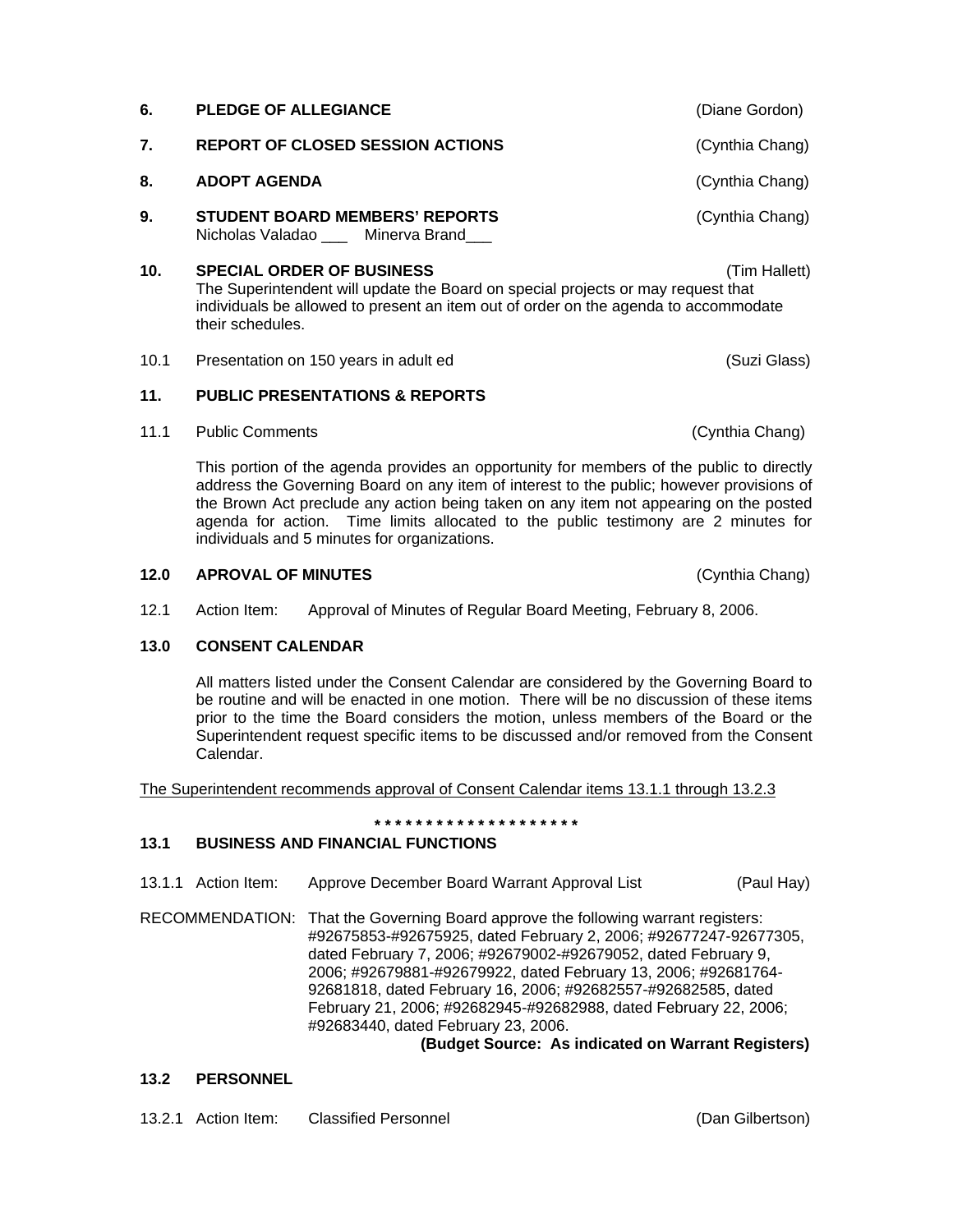RECOMMENDATION: That the Governing Board approve the regular elections and one increase in assignment.

#### **(Budget Source: Fund 110)**

13.2.2 Action Item: Certificated Personnel (Dan Gilbertson) RECOMMENDATION: That the Governing Board approve hiring five new Hourly Certificated Teachers (AFT) for the 2005-06 school year. **(Budget Source: Fund 110)** 13.2.3 Action Item: Administrative Personnel (Dan Gilbertson)

RECOMMENDATION: That the Governing Board approve the regular election and end the temporary out-of-class increment and assignment transfer.

**(Budget Source: Fund 110)** 

# **13.3 INSTRUCTIONAL AND STUDENT FUNCTIONS**

**\* \* \* \* \* \* \* \* \* \* \* \* \* \* \* \* \* \* \* \*** 

## **END OF CONSENT ITEMS**

## **14.0 INFORMATION ITEMS**

| 14.0.1 Information Item: | First Reading: Board Policies 1000's         | (Jan Dreier) |
|--------------------------|----------------------------------------------|--------------|
|                          | <b>Williams Uniform Complaint Procedures</b> |              |

RECOMMENDATION: That the Governing Board review the first reading of Governing Board Policies 1000's, regarding the Williams Uniform Complaint Procedures and recommend to the Superintendent that they go to a second reading.

14.0.2 Information Item: First Reading: Board Policies 5000's (Jan Dreier) Students

RECOMMENDATION: That the Governing Board review the first reading of Governing Board Policies 5000's, regarding Students and recommend to the Superintendent that they go to a second reading.

14.0.3 Information Item: MetroED Investment Portfolio as of 12/31/05 (Wendy Zhang)

RECOMMENDATION: That the Governing Board review the MetroED Board Investment Report.

# **END OF INFORMATION ITEMS**

# **15.0 ACTION ITEMS AND REPORTS**

(Suzi Glass)

15.0.1 Action Item: Resolution #07-03-08-06, Adult Education Sesquicentennial and Adult Education Week

RECOMMENDATION: That the Governing Board adopt resolution #07-03-08-06 recognizing adult education for 150 years of serving adults by recognizing students, teachers and administrators during Adult Education Week, March 13 through March 17, 2006.